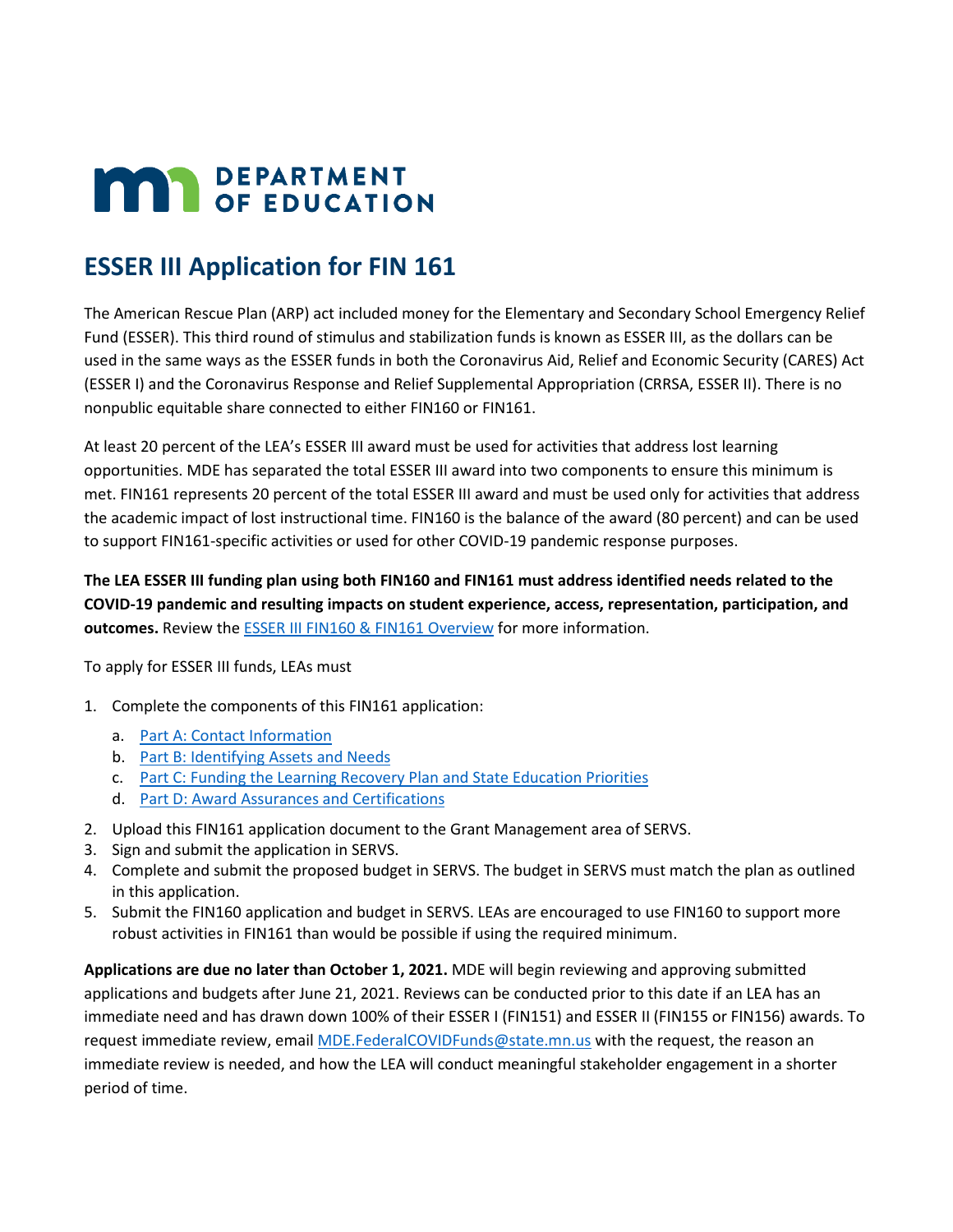# <span id="page-1-0"></span>**Part A: Local Educational Agency (LEA) Program Contact Information**

District Name: ISD #280 - Richfield Public Schools

District Number: 0280

Primary Contact Name: Craig Holje

Primary Contact Email Address: craig.holje@rpsmn.org

Primary Contact Phone Number: 612-798-6031

Additional Contact Name: Mary Clarkson

Additional Contact Email Address: mary.clarkson@rpsmn.org

Additional Contact Phone Number: 612-798-6041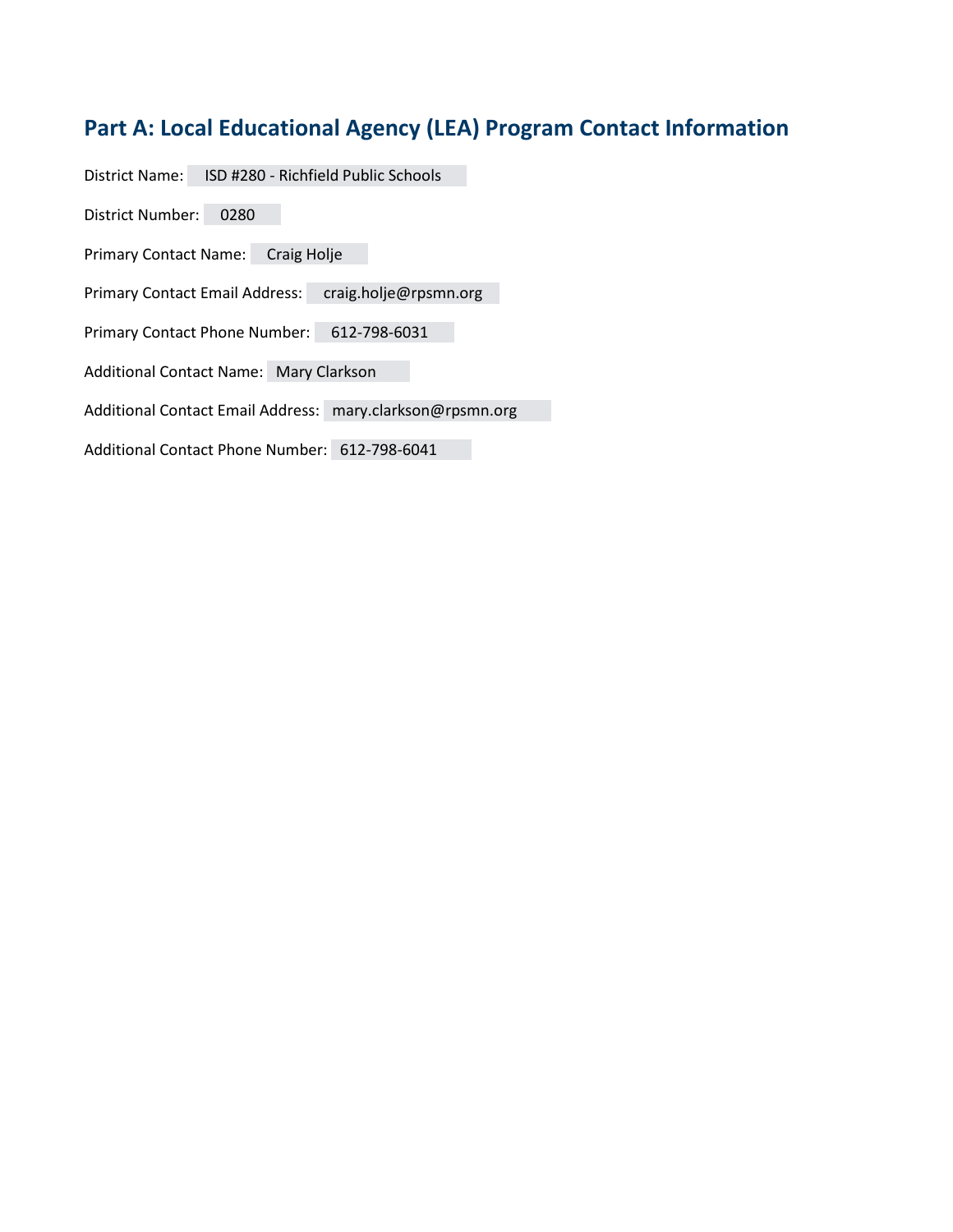# <span id="page-2-0"></span>**Part B: Identifying Assets and Needs**

The ARP Act requires districts and charter schools receiving ESSER III awards to **measure and address** the academic, social, emotional, and mental health impacts on students of lost instructional time. Districts and charter schools must use evidence-based interventions ensure that those interventions address the needs student groups disproportionately impacted by the COVID-19 pandemic (each major racial and ethnic group, children from low-income families, children with disabilities, English learners, gender, migrant students, students experiencing homelessness, and children and youth in foster care).

## **Section 1: Asset Mapping**

To the extent possible, districts and charter schools should coordinate each of its Learning Recovery projects with local community organizations that serve similar purposes [34 CRF 76 § 76.580]. Tips for conducting an Asset Mapping may be found on this [Asset Mapping tool.](https://education.mn.gov/mdeprod/idcplg?IdcService=GET_FILE&dDocName=prod045553&RevisionSelectionMethod=latestReleased&Rendition=primary)

*This section is required for all district and charter schools to complete.* 

a. The **activities or actions** the district or charter school leadership team has taken to map community assets, including how parents, students, community partners and other stakeholders were involved.

During the late summer/early fall of 2021, a survey was shared with staff, students, families, and community members to determine priorities for addressing COVID-related needs related to our overall strategic plan. We have also met with our stakeholder groups to hear their thoughts and values around how to best support our students in this learning recovery project. We have engaged our parents on several district advisory committees, such as our District Curriculum Advisory Committee, our Safe and Supportive Schools Committee, our Richfield Latino Family Association and our students' voices on our Safe and Supportive Schools Student Committee. In November 2021 the American Indian Parent Advisory Committee was consulted at their first of the meeting of the year and provided additional perspective and confirmation of previous findings (Note: the survey opportunity had previously been communicated to them as part of the original input process).

Regarding community partners, we meet frequently to collaborate and leverage their strengths to support our students. Our partnerships with Beacons, Boys and Girls Club, DELORES Works, Accenture, etc. have definitely been leveraged as we work towards supporting our students' learning needs, social-emotional needs and their college and career goals and aspirations.

b. Provide a **description of the assets available** in the community and identify key partners.

We have partnerships with DELORES Works and Beacons to provide summer and after-school supplemental programming to accelerate students' academic achievement and support their socialemotional development. The Richfield Health Resource Center also partners with Bloomington Public Health, Park Nicollet, Children's Dental Services, and Portico Health Services to support students' physical, mental and social-emotional health needs. We also have co-located school-based mental health services available in all of our buildings. We have a partnership with Accenture. We partner with MIRA as a support to our Latinx community. Portico facilitates families getting health insurance. We work with Sheridan's Story to provide food and other resources to our students and families. We also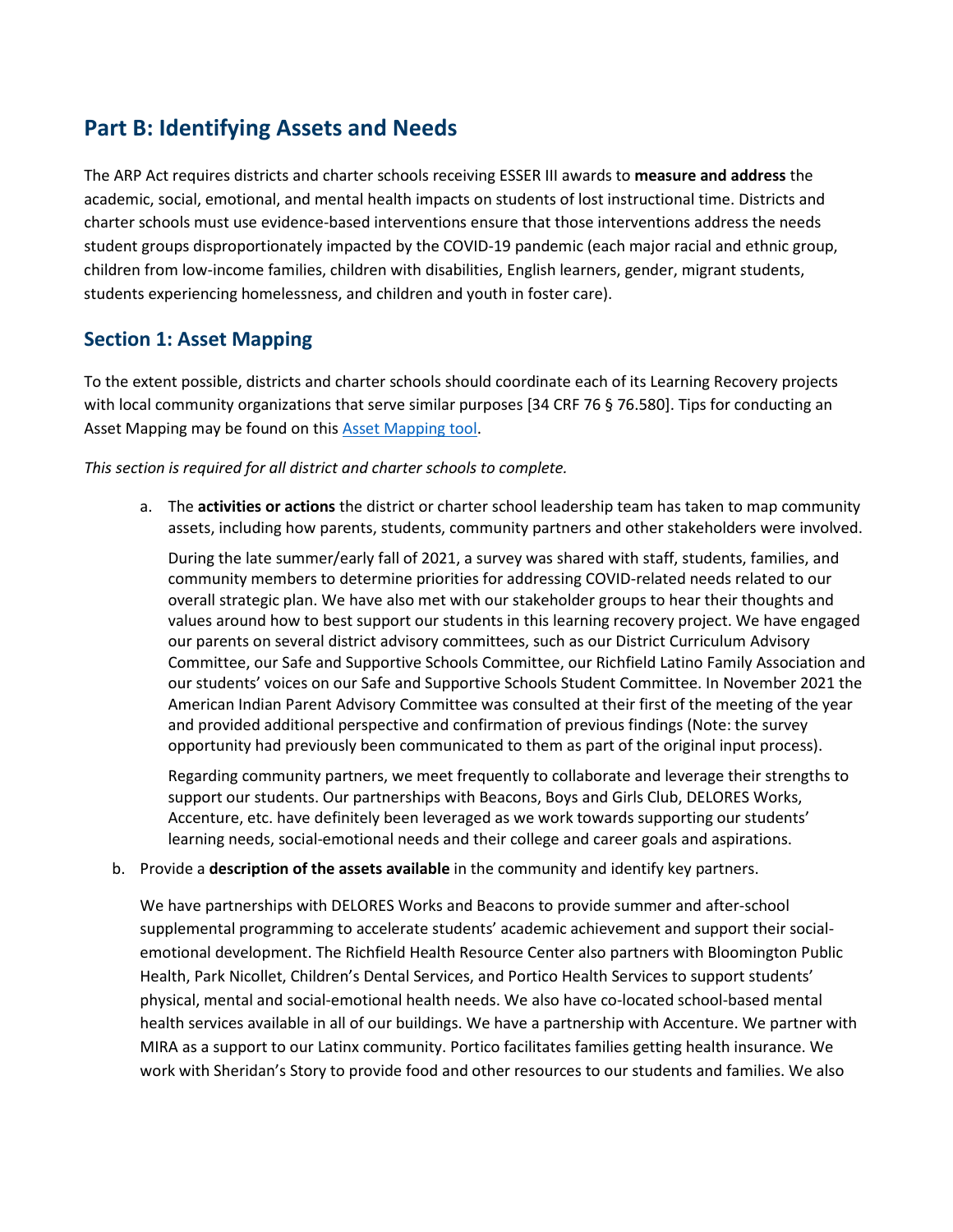partner with Girls on the Run to empower our girls to achieve their dreams and goals while simultaneously integrating running and physical activity.

## **Section 2: Needs Assessment**

Tips for conducting a comprehensive community needs assessment may be found on the Conducting a Needs [Assessment tool.](https://education.mn.gov/mdeprod/idcplg?IdcService=GET_FILE&dDocName=prod045554&RevisionSelectionMethod=latestReleased&Rendition=primary)

*This section is required for all district and charter schools to complete.* 

Please describe:

a. The **activities or actions** the district or charter school leadership team has taken to measure the academic, social, emotional, and mental health impacts on students of lost instructional time.

Throughout the 2020-21 school year, teams of principals and district leaders monitored attendance, engagement in learning activities (Schoology and Seesaw use), behavior referrals, and academic achievement using local assessment measures on a monthly basis. Action plans were created to address data trends during each meeting. During the summer of 2021, school leadership teams completed a comprehensive needs analysis using attendance, behavior, engagement, academic achievement, and classroom practice data to determine priorities for the 2021-22 school year and to create school improvement plans that address potential learning loss. The district also conducted a survey with staff, students, families, and community members to determine priorities for addressing COVID-related needs related to our overall strategic plan.

b. The **key findings** that supports your determination of the identified needs. Include a description of student groups disproportionately impacted by the COVID-19 pandemic.

Our key findings from our comprehensive needs assessment conducted over the summer and early fall show that on all national, state, and local assessments, student achievement declined. There were greater levels of decline on the MCA math assessment across K-12. Our largest demographic, our Latinx students, as well as our black students, had greater levels of decline on both reading and math assessments in comparison to our white demographic. Additionally, K-12 grade students were not able to access our full guaranteed and viable curriculum due to slower pacing to accommodate the different learning models that were used to keep students and staff safe during the 2019-2020 school year. Key findings from the survey and input from stakeholders identified physical and mental health and meeting socio-emotional needs as the two highest priorities for our students and families. Additionally, students and families identified needs for more options for meals, additional funding for athletics and music/arts programming, and additional staffing for academic interventions. Culturally diverse curriculum and instruction, and rebuilding connections between home and school were prioritized for a greater percentage of black and those that identify as two or more races.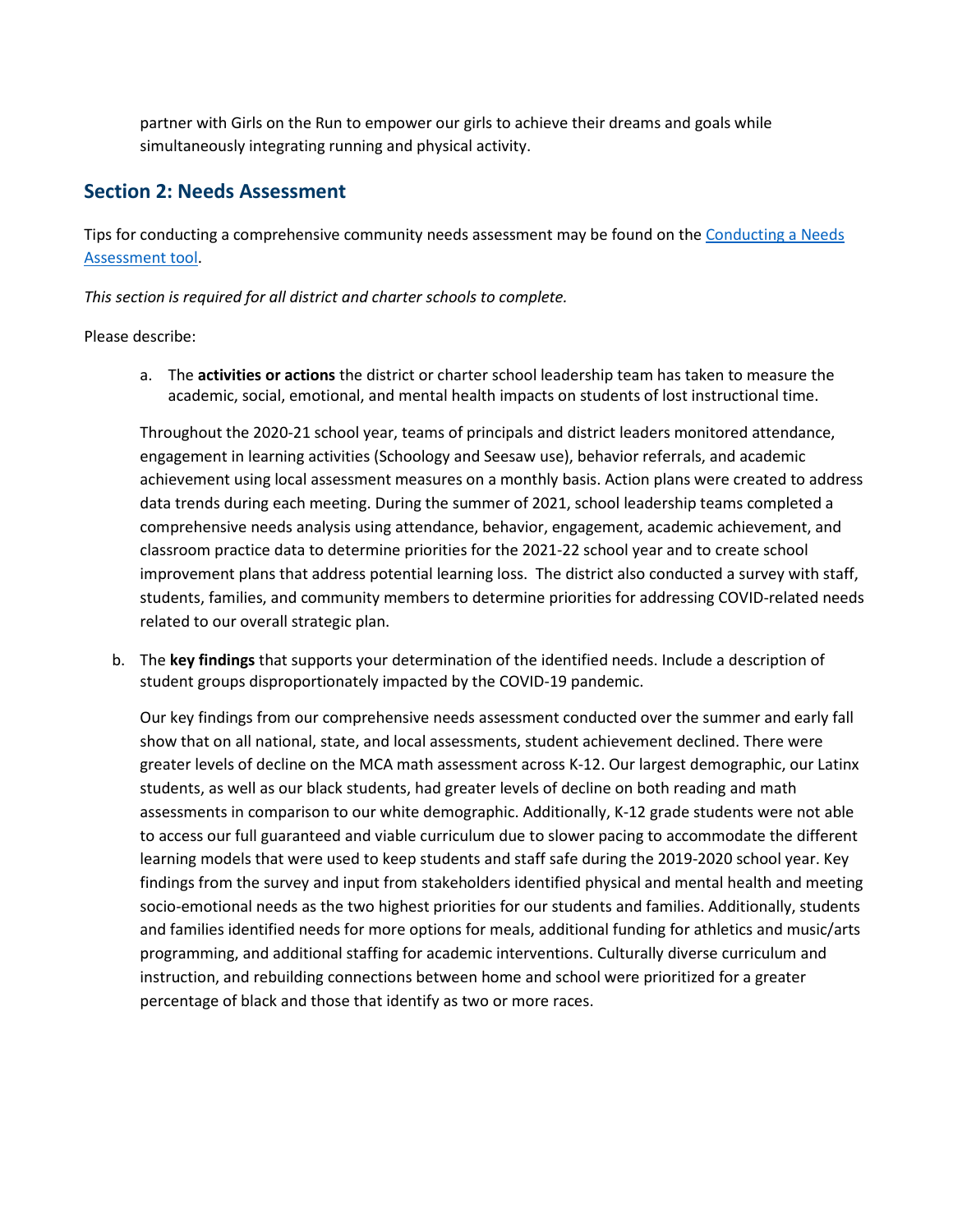# **Part C: Funding the Learning Recovery Plan and State Education Priorities**

Districts and charter schools must develop a **Learning Recovery Plan** that addresses the impact of lost instructional time through the implementation of evidence-based interventions such as summer learning or enrichment, comprehensive afterschool, extended day, or extended school year programs. **Learning Recovery Plans that use one or more of the State Education Priorities will receive rapid approval for related allowable activities.** More information about the priorities and their implementation can be found in the [Funding State Education](https://education.mn.gov/mdeprod/idcplg?IdcService=GET_FILE&dDocName=prod035538&RevisionSelectionMethod=latestReleased&Rendition=primary)  [Priorities with ESSER III \(FIN160 & FIN161\)](https://education.mn.gov/mdeprod/idcplg?IdcService=GET_FILE&dDocName=prod035538&RevisionSelectionMethod=latestReleased&Rendition=primary) document.

## <span id="page-4-0"></span>**Section 1: Learning Recovery Plan**

c. Describe the **Learning Recovery Plan** the district or charter school leadership team proposes to address the impact of lost instructional time through the implementation of evidence-based interventions such as summer learning or enrichment, comprehensive afterschool, extended day, or extended school year programs. The overall plan may include activities not funded by ESSER III (FIN160 or FIN161) funds.

#### **During the School Day:**

Strategy 1: Ensure access to rigorous, standards-aligned courses and tier 1 instruction for all students in RPS.

Strategy 2: Ensure we have evidence-based curricular materials across all content areas with an emphasis in math and literacy. (This does not negate the importance of other content areas, but these areas are priorities as they serve as gateways to other learning opportunities.)

Strategy 3: Improve progress-monitoring and tiered processes, such as assessments, Professional Learning Communities (PLCs) and MTSS to monitor student learning and improve core/tier 1 instruction.

Strategy 4: Use progress monitoring data and information to effectively and efficiently intervene to support student learning expediently with targeted interventions.

Strategy 5: Ensure smaller class sizes to personalize learning and meet the varying needs of our students.

Strategy 6: Ensure we have student support personnel to meet the physical, mental and social-emotional needs of our students.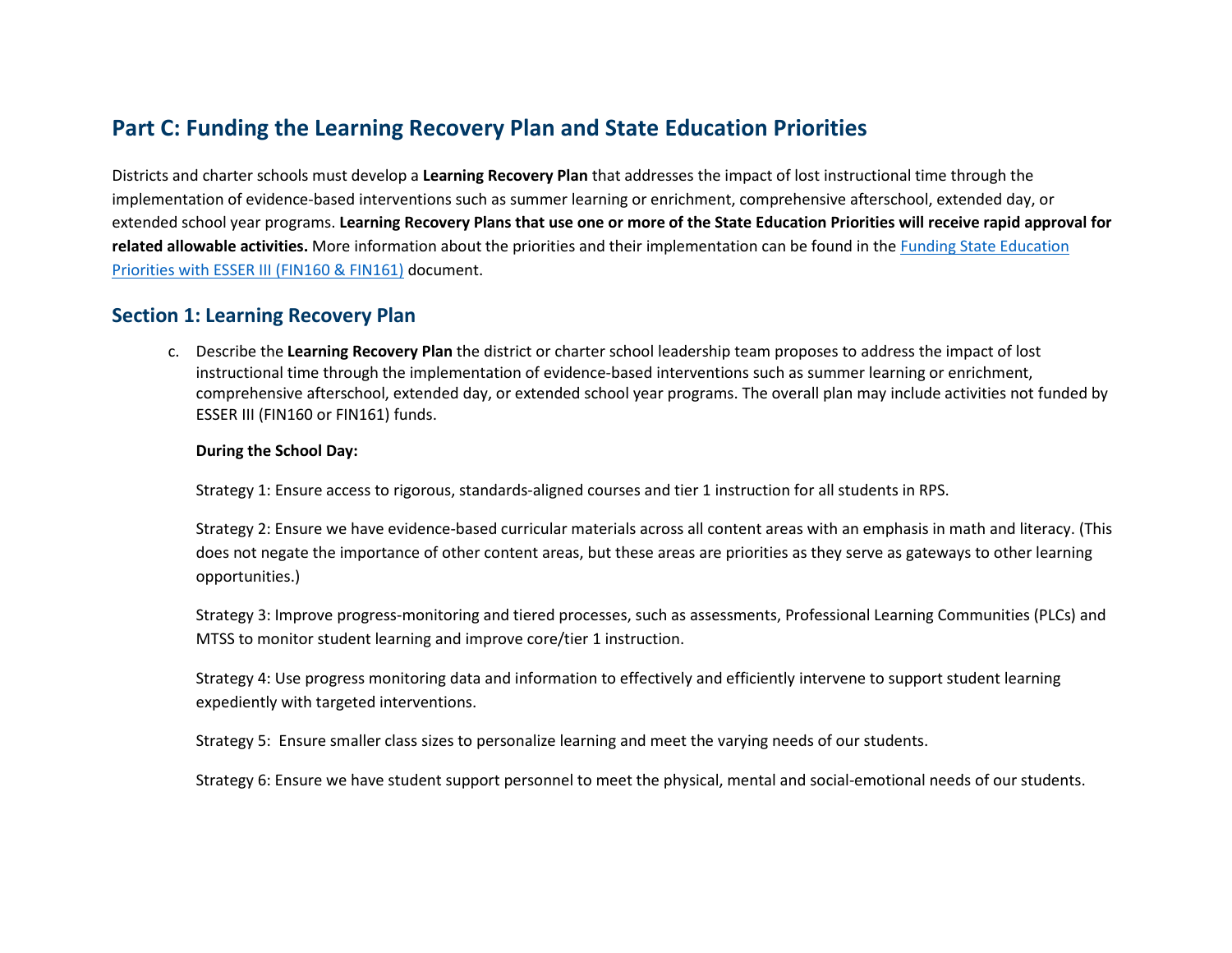#### **After School Programs:**

Strategy 1: Leverage progress-monitoring and tiered processes to identify students who need additional learning, physical and/or socialemotional support after school.

Strategy 2: Leverage community partners -- Beacons, Boys and Girls Clubs, DELORES Works, Best Buy Teen Tech Center, etc. -- to provide academic, enrichment, and social-emotional support after school.

Strategy 3: Leverage existing structures, such as parent-teacher conferences, PTOs, the Richfield Latino Family Association, district committees, etc., in addition to listening sessions, to hear and understand the requests and concerns of parents/guardians and families regarding our educational programming.

Strategy 4: Continue to provide resources such as language support, curriculum, training, etc. to help all families successfully engage in and navigate our school system to support their child(ren) in response to the engagement of our parents/guardians and families.

Strategy 5: Continue to monitor progress to ensure we are meeting our students' individual needs.

Strategy 6: Continue to grow and refine teachers' instructional practices through a lens of racial equity through instructional coaching.

#### **Summer School Programs**

Strategy 1: Leverage progress-monitoring and tiered processes to identify students who need additional learning, physical and/or or social-emotional support after school.

Strategy 2: Leverage community partners -- Beacons, Boys and Girls Clubs, DELORES Works, Best Buy Teen Tech Center, etc. -- to provide academic, enrichment, and social-emotional support after school.

Strategy 3: Provide access to online learning options and credit-based programs through local post-secondary institutions

Strategy 4: Continue to monitor progress to ensure we are meeting our students' individual needs.

Strategy 5: Continue to grow and refine teachers' instructional practices through a lens of racial equity through instructional coaching.

#### **Professional Development:**

Strategy 1: RPS faculty and staff will continue to engage in professional development that humanizes each and every student and sees the good they offer each and every day.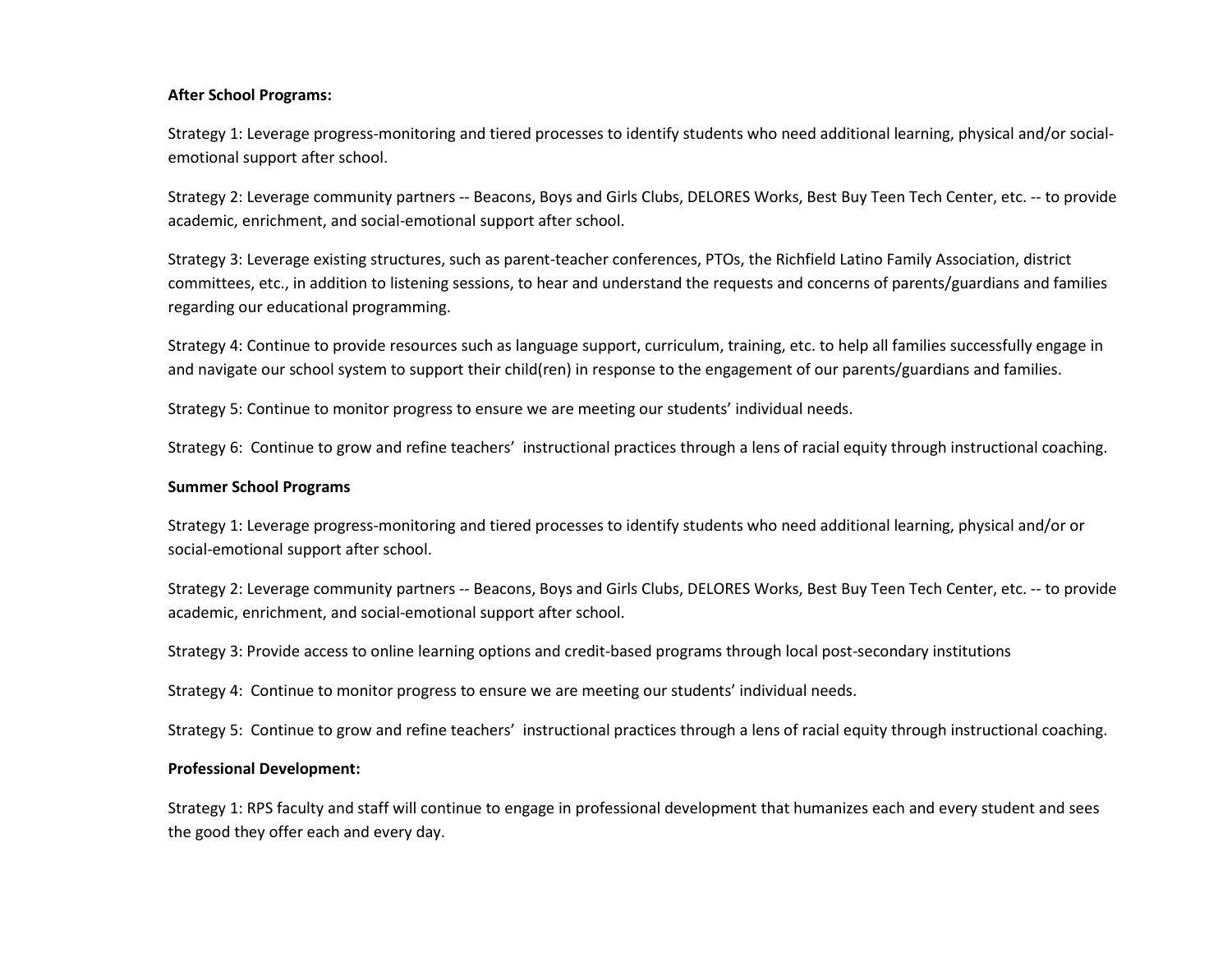Strategy 2: RPS faculty and staff will continue to engage in racial equity professional development to respond to racial disparities in achievement both individually and systemically.

Strategy 3: RPS faculty and staff will continue job-embedded professional development to learn and refine evidence-based practices that improve core and/or tier 1 instruction for all students.

Strategy 4: RPS faculty and staff will grow their collective efficacy around the use of data to drive and improve curriculum and instruction.

Strategy 5: RPS faculty and staff will continue to grow and refine their instructional practices through a lens of racial equity through instructional coaching.

d. Complete the chart below to describe specific interventions, their relation to the related State Education Priorities, and the specific activities.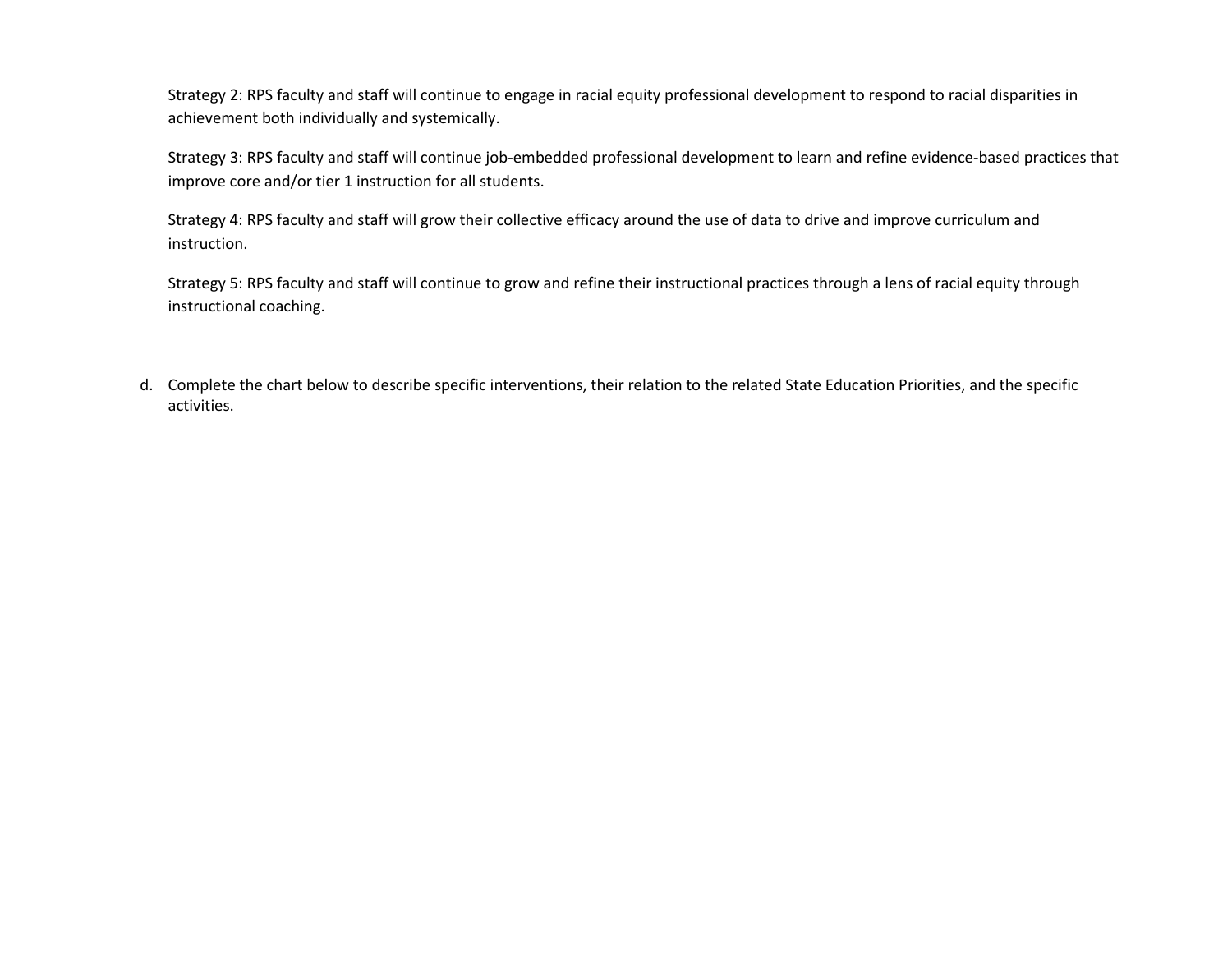| <b>Evidence-based Interventions</b>       | <b>Related State Education Priorities</b>                                                                                                                                                                                                                                                                                      | Brief description of activities related to the evidence-based<br>intervention and the priority area<br>These activities must match budget line items entered in SERVS.                                                                                                                                                                                                                                                                                                                                                                                                                                                                                                                                                                                                                                                                                                                                                                                                                                                                                                                                 |
|-------------------------------------------|--------------------------------------------------------------------------------------------------------------------------------------------------------------------------------------------------------------------------------------------------------------------------------------------------------------------------------|--------------------------------------------------------------------------------------------------------------------------------------------------------------------------------------------------------------------------------------------------------------------------------------------------------------------------------------------------------------------------------------------------------------------------------------------------------------------------------------------------------------------------------------------------------------------------------------------------------------------------------------------------------------------------------------------------------------------------------------------------------------------------------------------------------------------------------------------------------------------------------------------------------------------------------------------------------------------------------------------------------------------------------------------------------------------------------------------------------|
| Summer learning or enrichment<br>programs | <b>Community Partnerships</b><br>Expanded access to voluntary<br>prekindergarten and school<br>readiness<br>Expand rigorous coursework by<br>$\bullet$<br>demographics and geography<br>Enter Related State Education Priority(ies).<br>Enter N/A if not doing summer learning or<br>enrichment programs with ESSER III funds. | Coordinator for summer learning and enrichment, and<br>$\bullet$<br>afterschool programs<br>Community partner programming with Beacons, Delores<br>$\bullet$<br>Works, Accenture, and others<br>Preschool programs during the summer<br>Tutoring for students<br>$\bullet$<br>Credit-based programs through local post-secondary<br>institutions.<br>Curriculum development and time to align academic<br>programming with socio-emotional learning after school<br>and during the summer.<br>Online learning programs.<br>Licensed teaching and support staff for summer<br>programming (instructional camps, academies, activities)<br>Non-licensed support staff for summer programming<br>(paraprofessionals, clerical).<br>Field trips to support academic programming and<br>engagement activities<br>Family and Student Engagement Coordinators<br>Volunteer Coordinator to support additional staffing needs<br>and community partner programming<br>Transportation for students<br>Describe activities here. N/A if not doing summer learning or<br>enrichment programs with ESSER III funds. |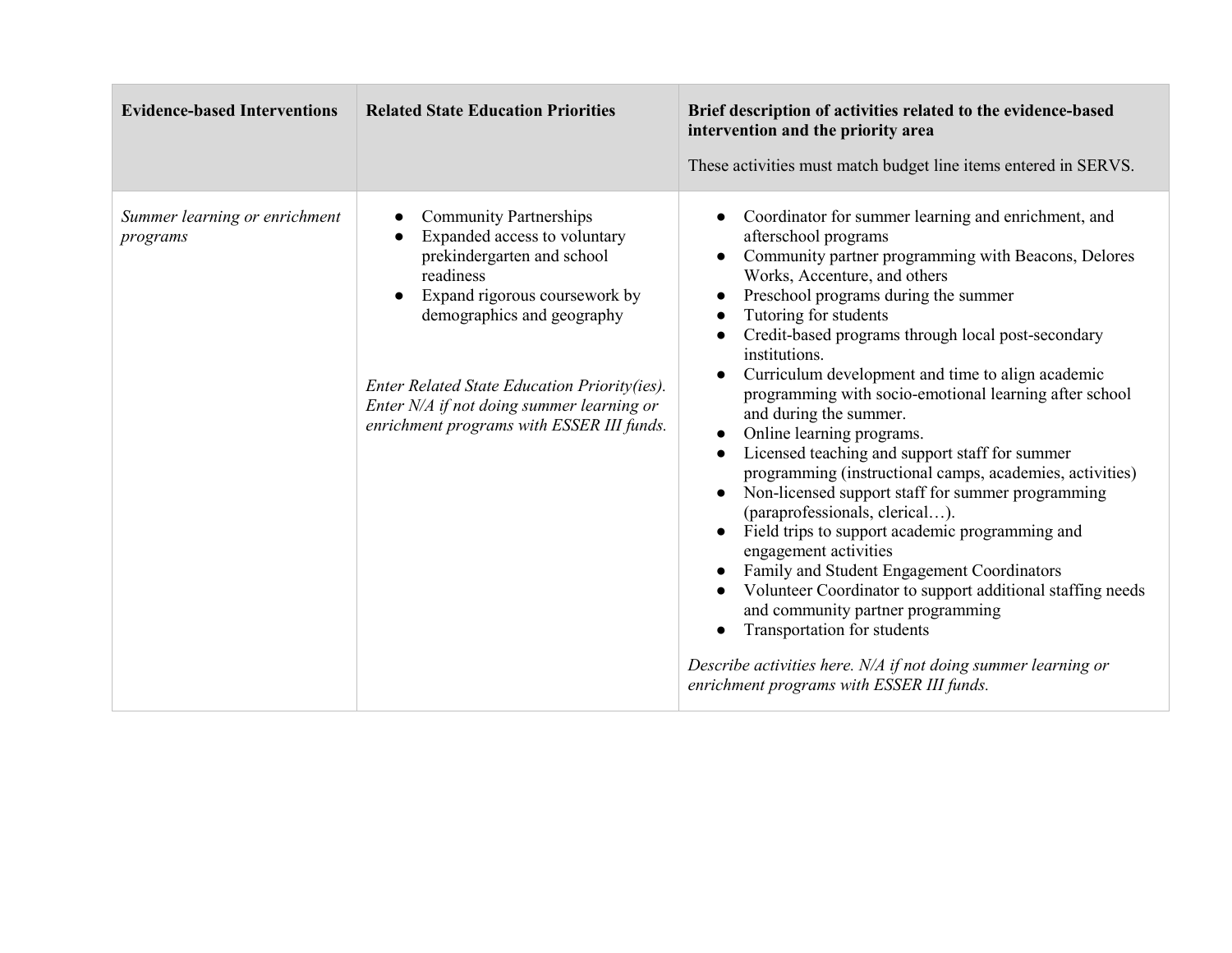| <b>Evidence-based Interventions</b>   | <b>Related State Education Priorities</b>                                                                                                                                           | Brief description of activities related to the evidence-based<br>intervention and the priority area<br>These activities must match budget line items entered in SERVS.                                                                                                                                                                                                                                                                                                                                                                                                                                                                                                                                                                                                                                                                                                                                                                                                                                                                                                                                                                                                                                                                                                                                                                                                                                             |
|---------------------------------------|-------------------------------------------------------------------------------------------------------------------------------------------------------------------------------------|--------------------------------------------------------------------------------------------------------------------------------------------------------------------------------------------------------------------------------------------------------------------------------------------------------------------------------------------------------------------------------------------------------------------------------------------------------------------------------------------------------------------------------------------------------------------------------------------------------------------------------------------------------------------------------------------------------------------------------------------------------------------------------------------------------------------------------------------------------------------------------------------------------------------------------------------------------------------------------------------------------------------------------------------------------------------------------------------------------------------------------------------------------------------------------------------------------------------------------------------------------------------------------------------------------------------------------------------------------------------------------------------------------------------|
| Comprehensive afterschool<br>programs | Community partnerships<br>Expand access to tutoring<br>Enter Related State Education Priority(ies).<br>N/A if not doing comprehensive afterschool<br>programs with ESSER III funds. | Coordinator for summer learning and enrichment, and<br>afterschool programs<br>Community partner programming with Beacons, Delores<br>Works and others<br>Tutoring for students<br>Curriculum development and time to align academic<br>programming with socio-emotional learning after school<br>and during the summer.<br>Online learning opportunities<br>Licensed teaching and support staff for summer<br>programming (instructional camps, academies, activities)<br>Non-licensed support staff for summer programming<br>(paraprofessionals, clerical).<br>Field trips to support academic programming and<br>engagement activities<br>Family and student engagement coordinators<br>Volunteer Coordinator to support additional staffing needs<br>and community partner programming<br>Transportation for students<br>Paid time for licensed and unlicensed staff to develop<br>lessons and resources for students who are out of school<br>because of quarantine requirements. Additionally, paid time<br>for staff to contact quarantined students outside of the<br>normal school days to ensure engagement and learning<br>opportunities<br>Purchased curriculum using technology to support learning<br>for students who are quarantine and not in school during the<br>regular school day.<br>Describe activities here. N/A if not doing comprehensive afterschool<br>programs with ESSER III funds. |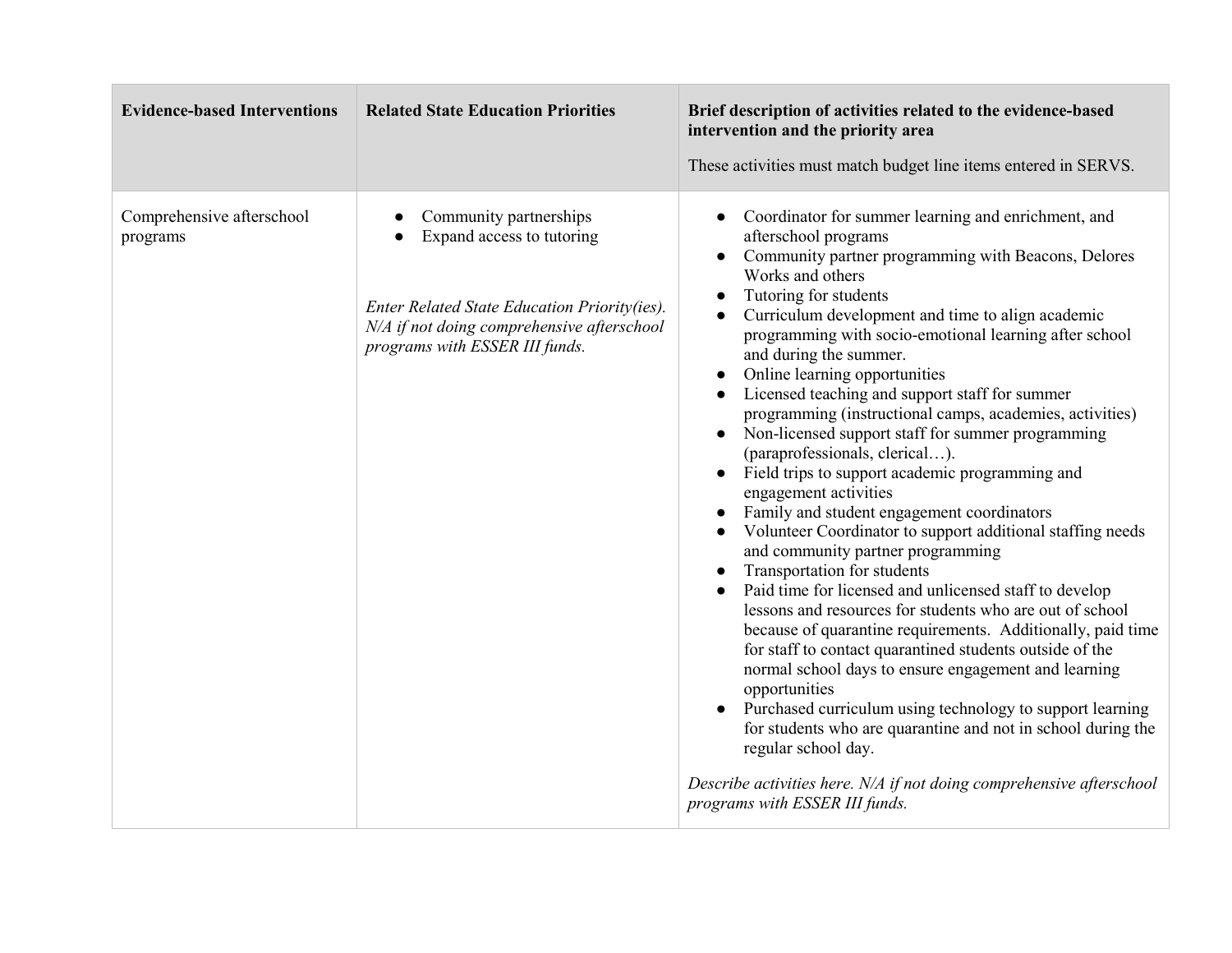| <b>Evidence-based Interventions</b> | <b>Related State Education Priorities</b>                                                                               | Brief description of activities related to the evidence-based<br>intervention and the priority area<br>These activities must match budget line items entered in SERVS. |
|-------------------------------------|-------------------------------------------------------------------------------------------------------------------------|------------------------------------------------------------------------------------------------------------------------------------------------------------------------|
| Extended day programs               | Enter Related State Education Priority(ies).<br>N/A if not doing extended day programs<br>with ESSER III funds.         | NA.                                                                                                                                                                    |
| Extended school year programs       | Enter Related State Education Priority(ies).<br>N/A if not doing extended school year<br>programs with ESSER III funds. | NA                                                                                                                                                                     |

*Add additional rows as needed.* 

## **Section 2: Funding the Learning Recovery Plan**

*This section is required for all district and charter schools to complete.* 

LEAs are encouraged to spend more than the minimum twenty percent (FIN161) for activities that support learning recovery. LEAs may use FIN160 funds for FIN161-specific activities. Review the [ESSER III FIN160 & FIN161 Overview](https://education.mn.gov/mdeprod/idcplg?IdcService=GET_FILE&dDocName=prod045571&RevisionSelectionMethod=latestReleased&Rendition=primary) for more information.

Please describe how ESSER III funds will be used to fill gaps using FIN160 and allow for full implementation of the **Learning Recovery Plan**.

ESSER III funds will be used to provide a variety of services to support students in recovering the learning loss that occurred as a result of the COVID-19 pandemic. ESSER 161 funds will be specifically used to expand the supports and services provided to extend to after-school and summer programming. As described in the narrative above, use of ESSER III funding will be utilized to support the district strategies to align resources and support for families and students through programming provided during the day, after school, summer programming, and professional development.

Below is a list of some of the resources and services that will be funded with ESSER III - 161 and used to provide after school and summer programming to support the learning recovery plan:

- Tutoring services
- Licensed teaching and support staff for summer programming (instructional camps, academies, activities)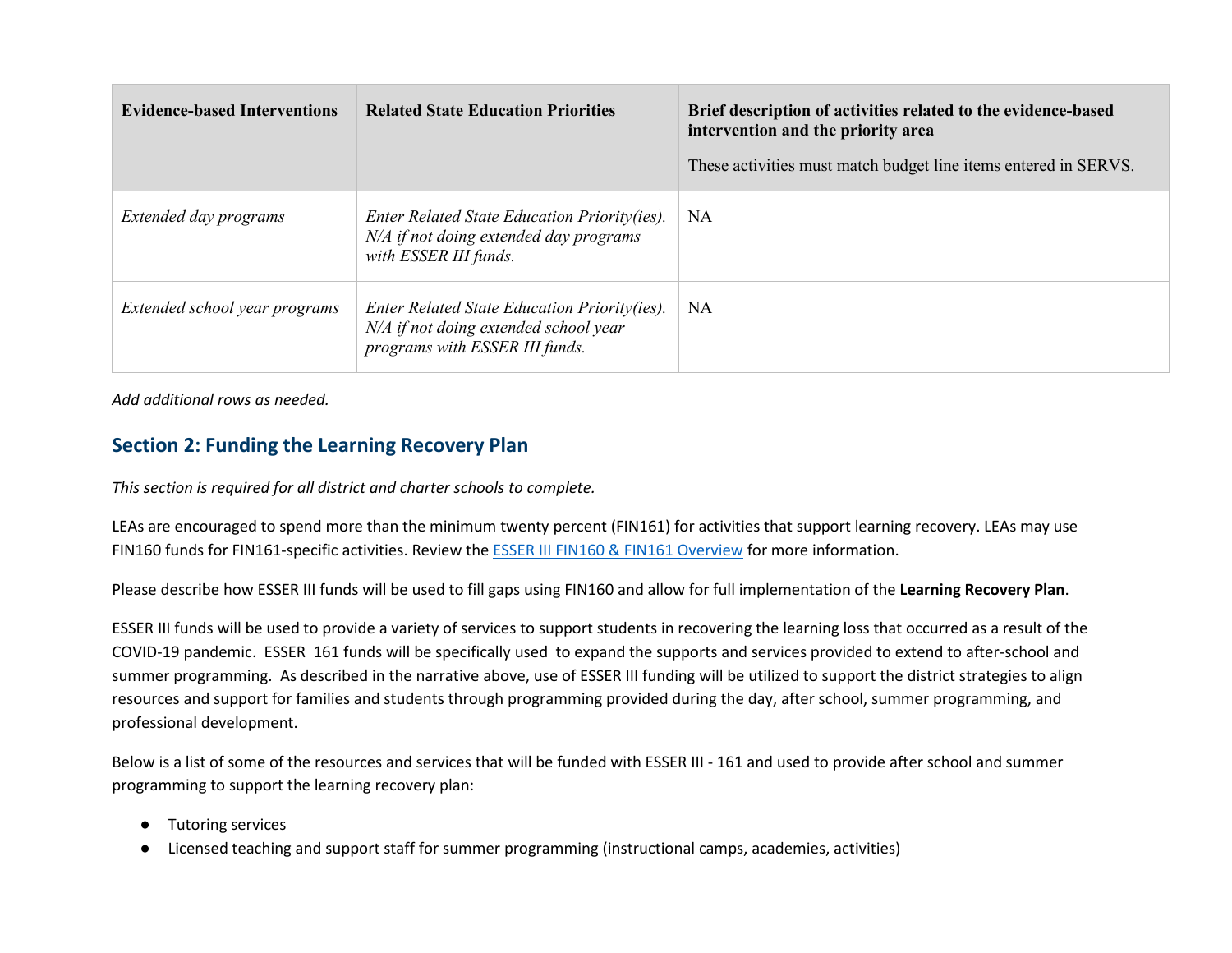- Non-licensed support staff for summer programming (paraprofessionals, clerical…)
- Instructional coaching
- Family engagement
- Support services needed for students receiving special education services to support learning loss in their general education program may include, tutoring, online learning programs, and vocational and/or post-secondary supports
- Post-secondary credit options
- Fees associated with registrations, field trips, activities, etc.
- Community partnerships
- Culturally relevant professional development and curriculum development
- Additional pay for student support staff to provide services to address physical, mental, social and emotional needs
- Staffing and expenditures to support family engagement
- Staffing and expenditures to support multi-lingual learners and families
- Staffing to support and supervise afterschool and summer school programming.
- Health services coordination and support for afterschool and summer programming.

Fin 160 will be used to fund the following areas to support students due to the impact of COVID-19:

- Staffing to support and maintain smaller class size
- Additional staffing for student support including academic intervention and enrichment
- Support staff to meet the social, emotional, and mental health needs of students
- Community partnerships to provide a variety of academic and social emotional supports and services
- Health services support including staffing and supplies
- Transportation support
- Culturally responsive supports and services including family outreach and engagement, staffing and support for multilingual students including translation, outreach worker, additional staffing to support English language students
- Instructional supports including coaching, culturally responsive curriculum, advanced courses and differentiated instruction

Fin 160 and 161 funds will both be used to fund the following areas at a proportional level with no more than 20% or related costs charged to the Fin 161 budget:

- Professional development for staff related to racial equity
- Professional development for staff regarding instructional practices and evidenced based learning strategies
- Professional development for staff regarding use of data to improve curriculum and instruction
- Professional development related to instruction for multi-lingual learners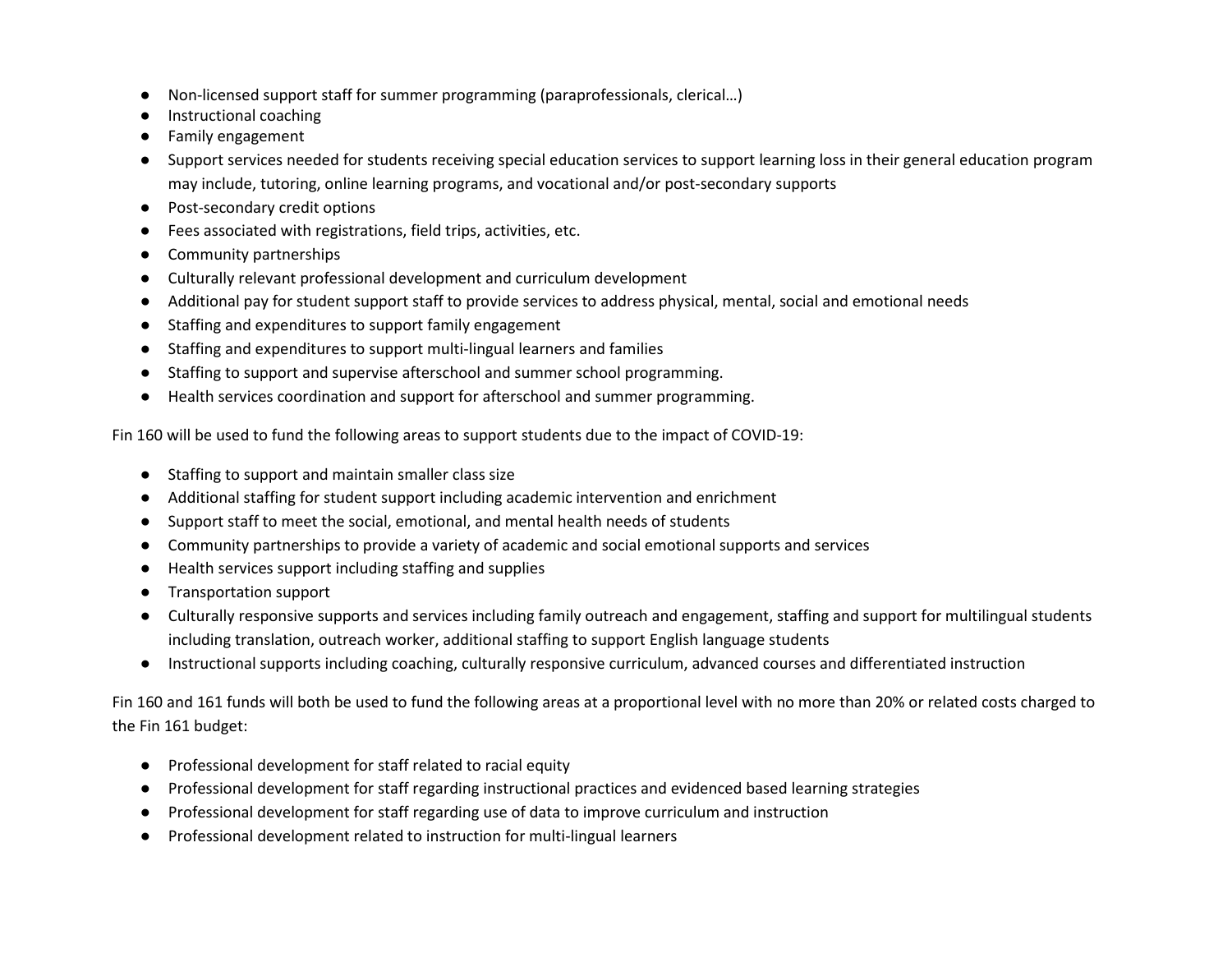- Staffing to supervise health services
- Some family and student outreach and engagement programming shared with student day programming

*Enter your answer here. "FIN160 funds will not be used to support the Learning Recovery Plan" if not using FIN160 for these activities.*  These activities must match budget line items entered in SERVS.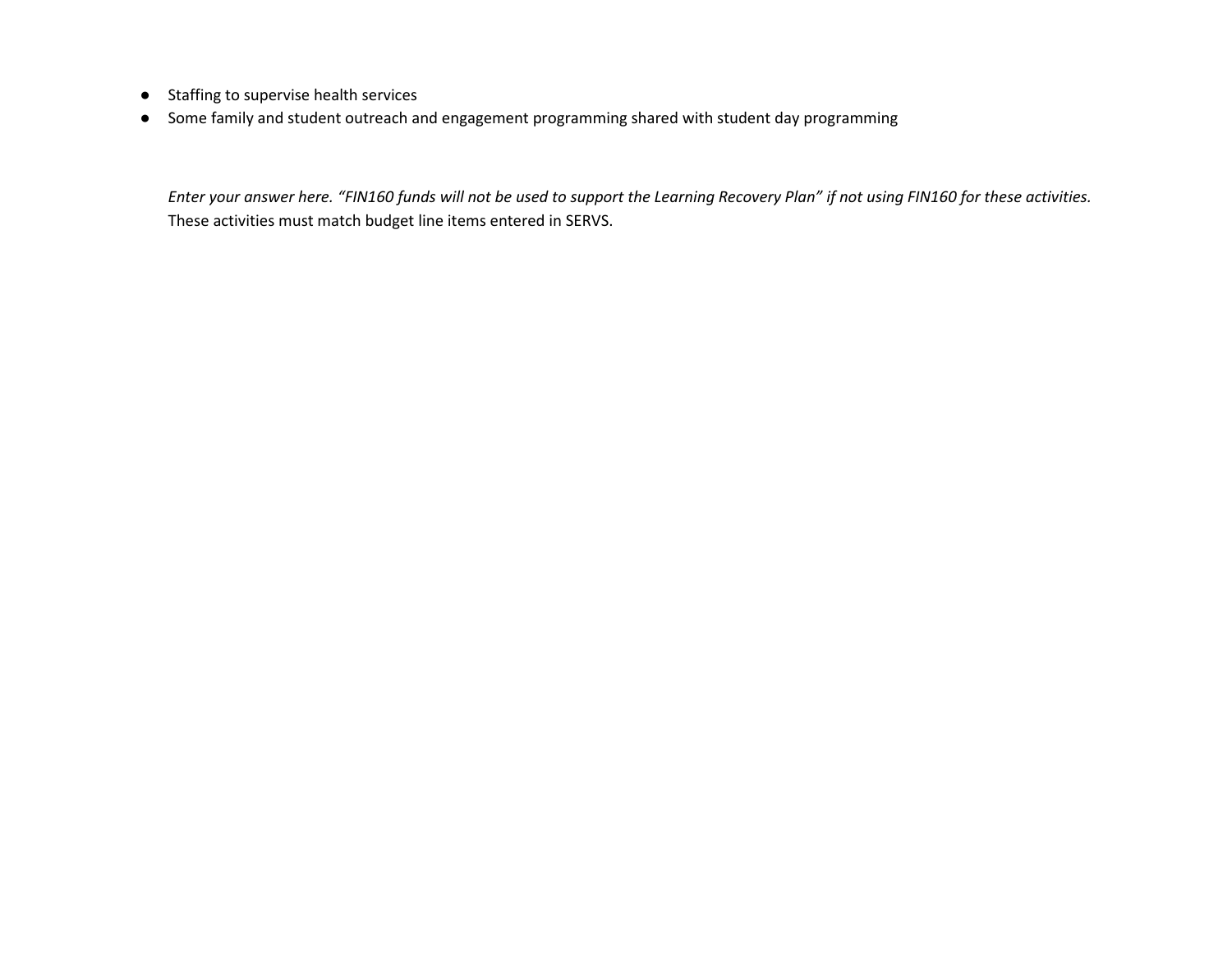# **Part D: Assurances and Certifications**

As a condition of accepting federal awards, LEAs must assure the rules, regulations, and reporting requirements of the applicable laws are met. LEAs are responsible for all of the assurances and failure to implement or meet them could result in a reduction, repayment, or other consequence from the U.S. Department of Education, the Minnesota Department of Education, or other oversight body. LEA officials should read assurances carefully and document the ways in which they are meeting them.

*Check each box as confirmation that the LEA assures these statements are true and accurate.*

#### **X** *PROGRAMMATIC, FISCAL, AND REPORTING ASSURANCES*

- In accepting the funds made available under this GAN, the local educational agency (LEA) assures it will submit a plan to the Minnesota Department of Education that contains such information the Minnesota Department of Education may reasonably require, including all information required by the U.S. Department of Education's (ED) Interim Final Requirements on ARP ESSER. The local educational agency will submit the plan by October 1, 2021.
- <span id="page-12-0"></span>● The LEA will use ARP ESSER funds for activities allowable under section 2001(e) of the ARP and will reserve at least 20% of its ARP ESSER funds to address learning loss through the implementation of evidence-based interventions.
- The LEA will comply with the maintenance of equity provision in section 2004(c) of the ARP.
- The LEA assures either:
	- $\circ$  (a) It will, within 30 days of receiving ARP ESSER funds, develop and make publicly available on the LEA's website a plan for the safe return of in-person instruction and continuity of services as required in section 2001(i)(1) of the ARP and in ED's Interim Final Requirements, or
	- $\circ$  (b) It developed and made publicly available on the LEA's website such a plan that meets statutory requirements before the enactment of the ARP that meets ARP requirements. (ARP was enacted March 11, 2021).
- Before making the plan publicly available, the LEA must seek public comment on the plan and take such comments into account in the development of the plan.
- The LEA will comply with all reporting requirements at such time and in such manner and containing such information as the Minnesota Department of Education or U.S. Department of Education may reasonably require including on matters such as:
- How the LEA is developing strategies and implementing public health protocols including, to the greatest extent practicable, policies and plans in line with the CDC guidance related to addressing COVID-19 in schools;
- Overall plans and policies related to State support for return to in-person instruction and maximizing in-person instruction time, including how funds will support a return to and maximize in-person instruction time, and advance equity and inclusivity in participation in in-person instruction;
- Data on each school's mode of instruction (remote, hybrid, in-person) and conditions;
- LEA uses of funds to meet students' social, emotional, and academic needs, including through summer enrichment programming and other evidencebased interventions, and how they advance equity for underserved students;
- LEA uses of funds to sustain and support access to early childhood education programs;
- Impacts and outcomes (disaggregated by student subgroup) through use of ARP ESSER funding (e.g., quantitative and qualitative results of ARP ESSER funding, including on personnel, student learning, and budgeting at the school and district level);
- Student data (disaggregated by student subgroup) related to how the COVID-19 pandemic has affected instruction and learning;
- Requirements under the Federal Financial Accountability Transparency Act (FFATA); and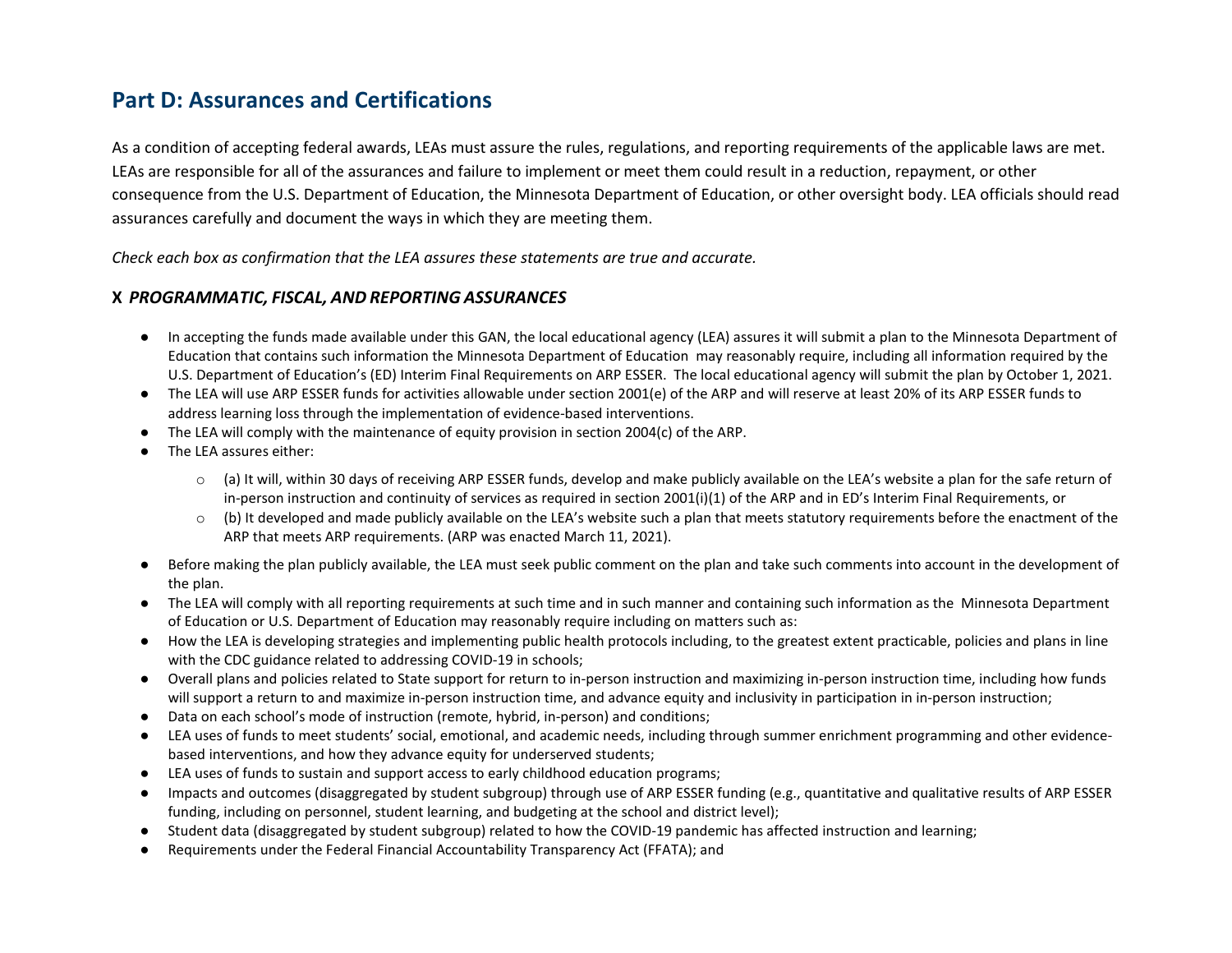- Additional reporting requirements as may be necessary to ensure accountability and transparency of ARP ESSER funds.
- Records pertaining to the ARP ESSER award under 2 C.F.R. § 200.334 and 34 C.F.R. § 76.730, including financial records related to use of grant funds, will be retained separately from other grant funds, including funds an LEA receives under the Coronavirus Aid, Relief, and Economic Security Act (CARES Act) and the Coronavirus Response and Relief Supplemental Appropriations Act, 2021 (CRRSA Act). The LEA will cooperate with any examination of records with respect to such funds by making records available for inspection, production, and examination, and authorized individuals available for interview and examination, upon the request of (i) ED and/or its Inspector General; or (ii) any other federal agency, commission, or department in the lawful exercise of its jurisdiction and authority.

## **X** *GENERAL ASSURANCES AND CERTIFICATIONS*

- The LEA will comply with all applicable assurances in OMB Standard Forms 424B and D (Assurances for Non-Construction and Construction Programs), including the assurances relating to the legal authority to apply for assistance; access to records; conflict of interest; merit systems; nondiscrimination; Hatch Act provisions; labor standards; flood hazards; historic preservation; protection of human subjects; animal welfare; lead-based paint; Single Audit Act; and the general agreement to comply with all applicable Federal laws, executive orders and regulations.
- With respect to the certification regarding lobbying in Department Form 80-0013, no Federal appropriated funds have been paid or will be paid to any person for influencing or attempting to influence an officer or employee of any agency, a Member of Congress, an officer or employee of Congress, or an employee of a Member of Congress in connection with the making or renewal of Federal grants under this program; the SEA will complete and submit Standard Form-LLL, "Disclosure Form to Report Lobbying," when required (34 C.F.R. Part 82, Appendix B); and the SEA will require the full certification, as set forth in 34 C.F.R. Part 82, Appendix A, in the award documents for all subawards at all tiers.
- To the extent applicable, the LEA will include in its local application a description of how the LEA will comply with the requirements of section 427 of GEPA (20 U.S.C. 1228a). The description must include information on the steps the LEA proposes to take to permit students, teachers, and other program beneficiaries to overcome barriers (including barriers based on gender, race, color, national origin, disability, and age) that impede equal access to, or participation in, the program.
- The LEA will comply with all applicable requirements of the Uniform Administrative Requirements, Cost Principles, and Audit Requirements for Federal Awards (sometimes referred to as the Uniform Guidance, or the Uniform Grant Guidance (UGG)).
- The LEA will comply with the provisions of all applicable acts, regulations and assurances; the following provisions of Education Department General Administrative Regulations (EDGAR) 34 CFR parts 76, 77, 81, 82, 84, 97, 98, and 99; the OMB Guidelines to Agencies on Governmentwide Debarment and Suspension (Nonprocurement) in 2 CFR part 180, as adopted and amended as regulations of the Department in 2 CFR part 3485; and the Uniform Guidance in 2 CFR part 200, as adopted and amended as regulations of the Department in 2 CFR part 3474.

## **X** *GENERAL EDUCATION PROVISIONS ACT (GEPA) ASSURANCES*

- The LEA will administer each program covered by the application in accordance with all applicable statutes, regulations, program plans, and applications, including, but not limited to federal education program laws, the General Education Provisions Act, the Education Department General Administrative Regulations, and the Uniform Grant Guidance.
- Control of funds provided to the LEA, and title to property acquired with those funds, will be in a public agency and that a public agency will administer those funds and property.
- The local educational agency will use fiscal control and fund accounting procedures that will ensure proper disbursement of, and accounting for, Federal funds.